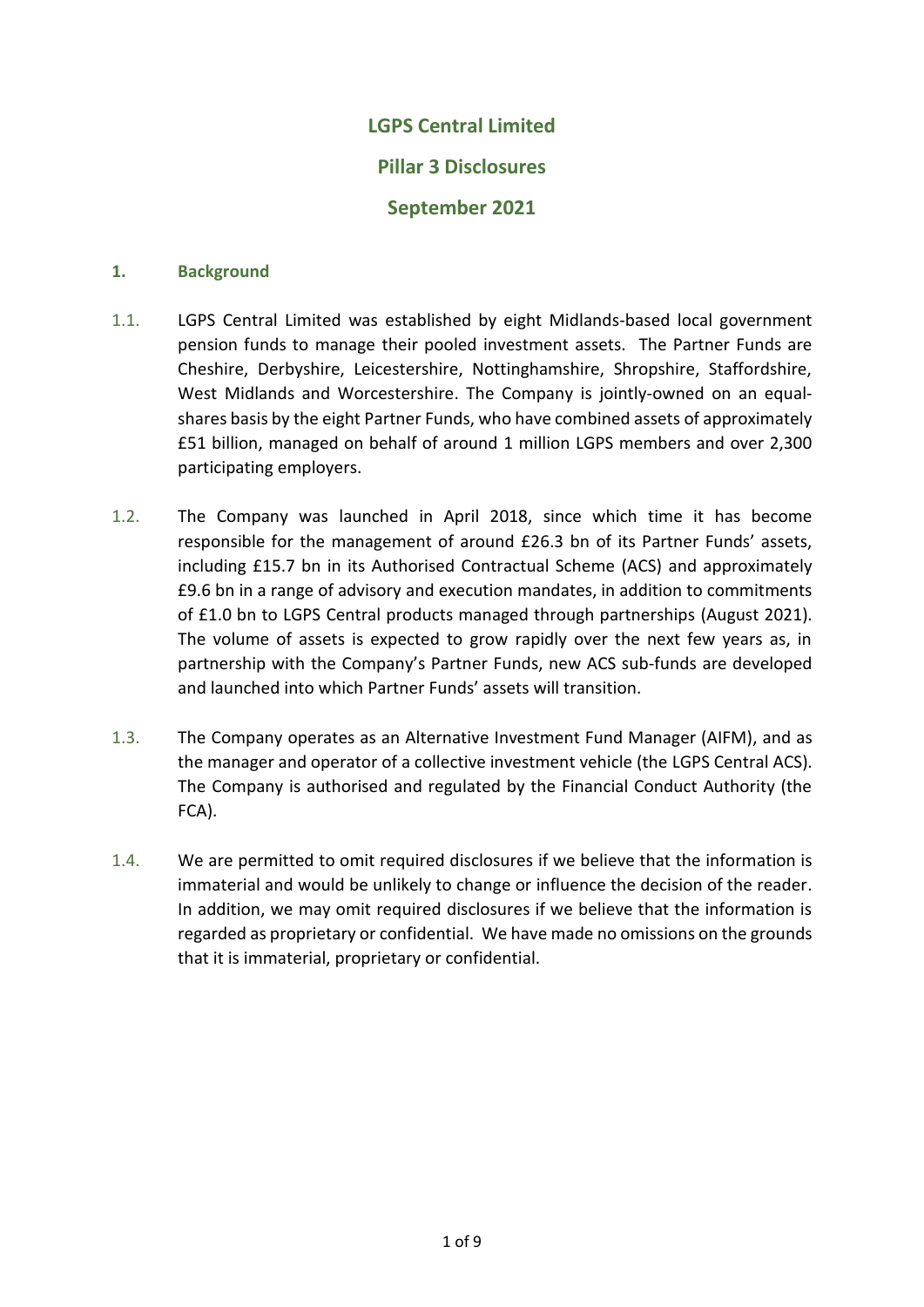# **2. Risk Management Objectives and Policies**

- 2.1. LGPS Central Limited has in place robust policies and procedures for the identification, monitoring and management of risk, as set out in its Risk Management Framework. The objectives of the Risk Management Framework are to:
	- Set out a framework of tools and techniques which enable consistent and proactive understanding of risks and an approach to manage them;
	- Define the risk management standards that LGPS Central Limited seeks to implement across both investment and non-investment risks, including corresponding roles and responsibilities;
	- Establish and maintain a consistent and independent framework for risk appetite-setting and to identify, measure, monitor, manage and report significant risks across LGPS Central Limited;
	- Formalise the governance structure for risk oversight by describing the role of committees and functions across LGPS Central Limited in respect to risk management.
- 2.2. When establishing its procedures and structures, LGPS Central Limited takes into account the principle of proportionality which allows procedures, mechanisms and the organisational structure to be calibrated to the nature, scale and complexity of the Company's business, the investments it manages and the nature and range of activities carried out in the course of its business.
- 2.3. LGPS Central Limited's approach to risk management is centred on the 'Three Lines of Defence' model, as summarised below:
	- First Line: Management Functions. Management of each business area is responsible for continually identifying, assessing and managing the risks within their area of duty on a day-to-day basis, regarding risk management as a crucial element of the everyday job. Managers identify and document key risks in a departmental risk register and control and allocate responsibility for them to specific staff.
	- Second Line: Risk and Compliance Functions. These functions, assisted by other central functions such as Legal and Finance, support the ARCC. The Risk function facilitates the development and implementation of processes whereby management identifies, assesses and manages the risks in their business areas and ensures that risk policies are complied with. The Compliance function identifies and assesses compliance risk and monitors adherence to regulatory standards. This second line provides policy direction and oversees and monitors the risk framework to determine whether all key risks are being identified, assessed and controlled by management in a manner commensurate with the Company's risk appetite and regulatory needs.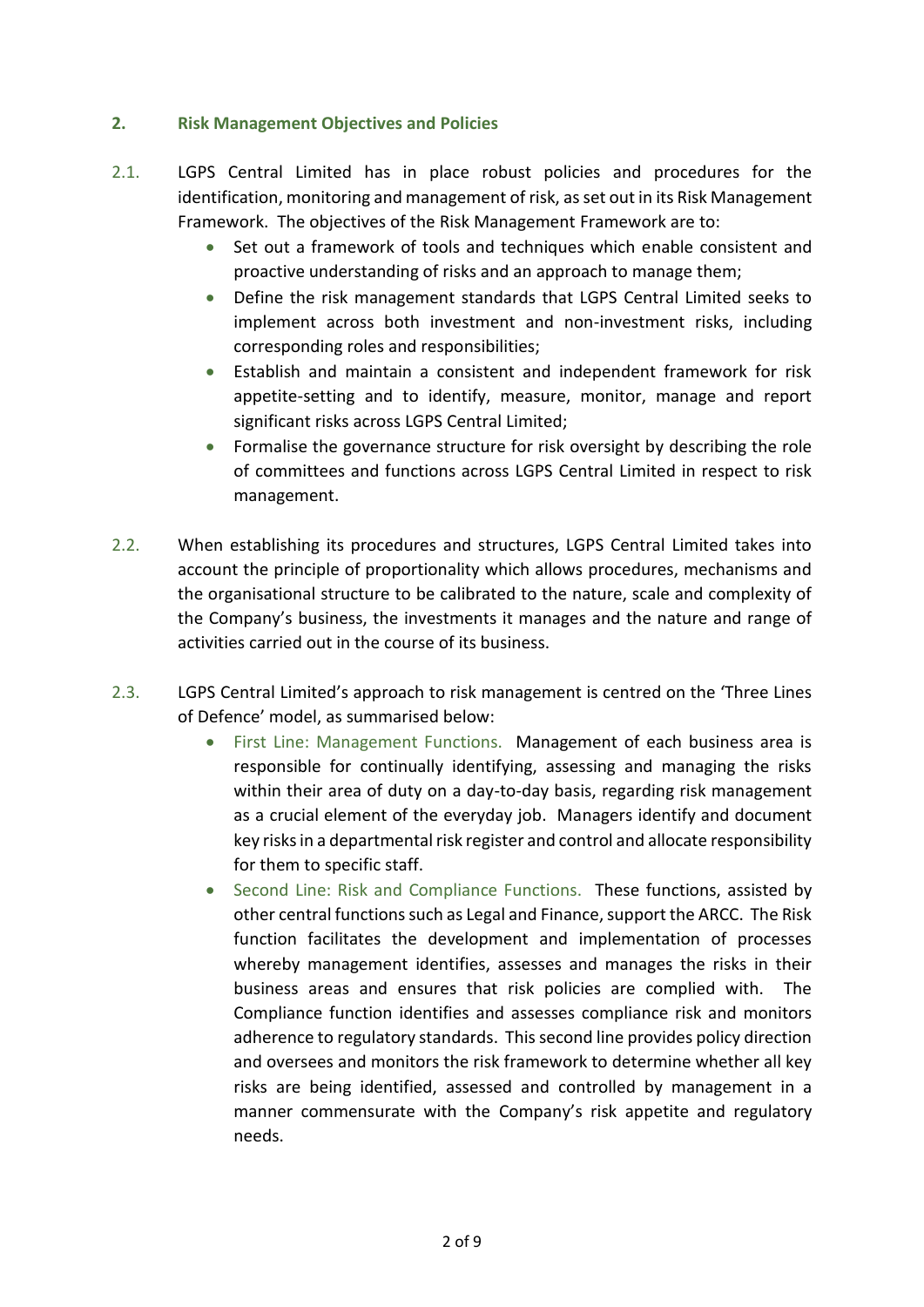- Third Line: Assurance Function. This line, provided by Internal Audit (this function has been outsourced to KPMG), objectively assesses the adequacy and effectiveness of the processes within the first two lines of defence and provides periodic assurance on the control environment across the Company. An internal audit plan is reviewed and approved by the ARCC on an annual basis and is formally reassessed and refreshed as necessary at the half-year. Findings from internal audits are discussed and agreed with management, with review dates set for follow-up of outstanding actions. A summary of findings and overdue actions is reported to the ARCC and the Board of LGPS Central Limited.
- 2.4. The Board of Directors, whilst maintaining the overall responsibility for monitoring risk management collectively, has established an Audit, Risk and Compliance Committee (ARCC), which reports to the Board in respect of risk.
- 2.5. LGPS Central Limited has implemented risk management systems to identify, measure, manage and monitor all risks relevant to the AIFs' investment strategies and to which the AIFs are or may be exposed. The Company has an investment strategy process which evaluates each investment strategy and takes into account the nature of the position and its size within the context of the overall strategy of the AIF to ensure that the AIF's risk profile corresponds to its size, portfolio structure, investment strategies and objectives and is not compromised by any particular position or strategy which may not fit within the defined parameters.
- 2.6. LGPS Central Limited has put in place a Risk Appetite Statement and Risk Tolerance Limits, which articulate the amount of risk LGPSC is willing to take and provide boundaries defining when potentially too much, or too little, risk is being taken. This provides guidance to enable management to take on the "appropriate" risks and the "appropriate" amount of risk as part of the pursuit of its strategic objectives.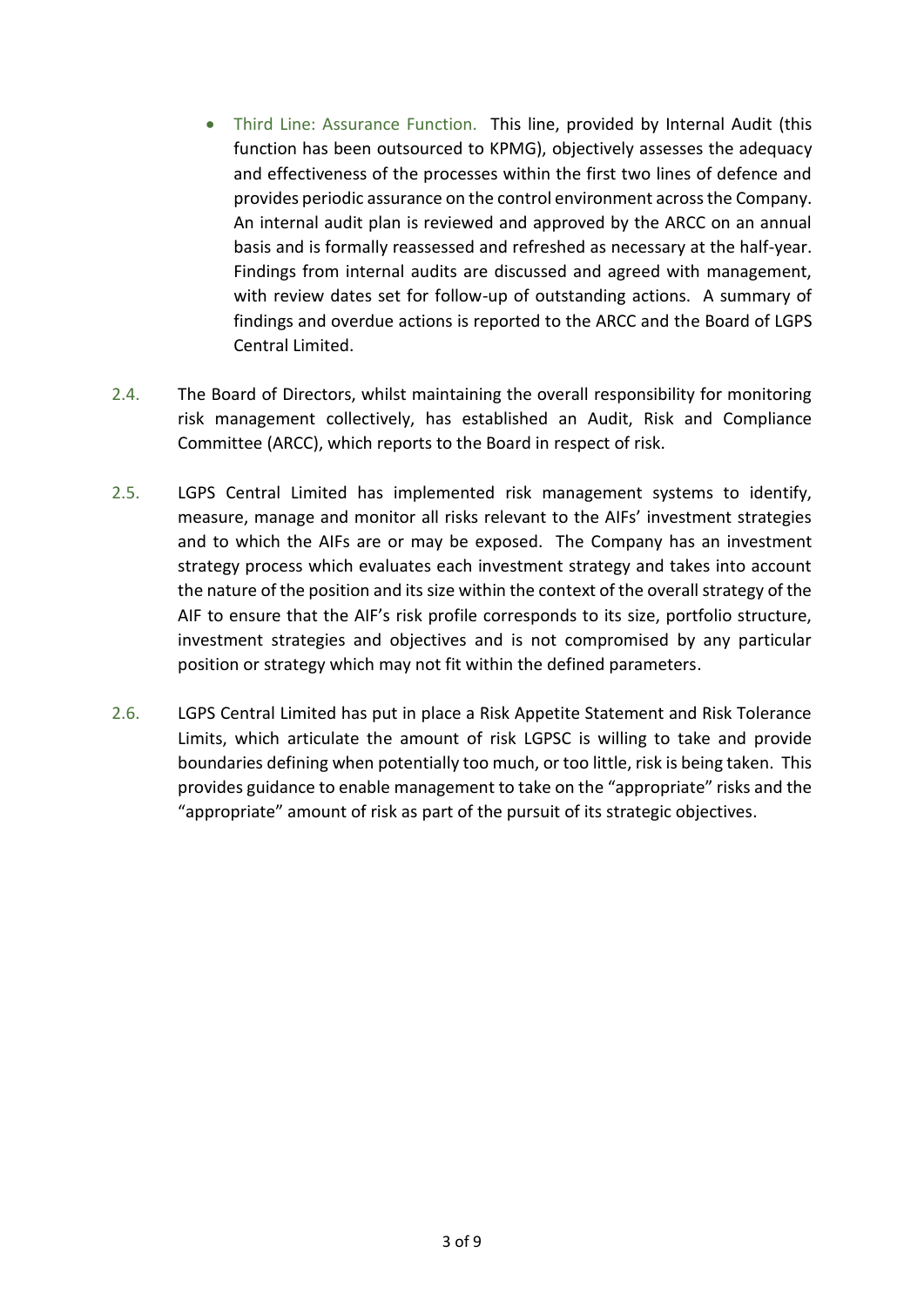# **3. Capital Resources**

- 3.1. The regulatory capital of LGPS Central Limited was provided by its shareholders, the Partner Funds. In January 2018, the Partner Funds provided £16 million of capital in a combination of equity and debt.
- 3.2. At the end of March 2021, the Company had cumulative retained losses of £4.3 million, made up of pre-trading costs incurred during Company set-up (£4.4 million) net of retained profits for 2018/19 to 2020/21 (£139,000). These losses have the effect of reducing Tier 1 capital, as shown in the following table which sets out the amount of capital resources available to the firm following the audit of its 2020/21 financial statements.

| <b>Type of Capital</b>        | <b>Amount</b><br>March 2021 (Audited)<br>(6000) |
|-------------------------------|-------------------------------------------------|
| <b>Tier One Capital</b>       |                                                 |
| Ordinary 'B' Shares           | 10,520                                          |
| <b>Retained Losses</b>        | (4, 262)                                        |
| <b>Total Tier One Capital</b> | 6,258                                           |
|                               |                                                 |
| <b>Tier Two Capital</b>       |                                                 |
| Preference 'C' Shares         | 685                                             |
| Loans                         | 4,795                                           |
| <b>Total Tier Two Capital</b> | 5,480                                           |
|                               |                                                 |
| <b>Total Capital</b>          | 11.738                                          |

# **4. The Regulatory Capital Process**

- 4.1. LGPS Central Limited has a robust process in place for the preparation, review and approval of its Internal Capital Adequacy Assessment Process document (ICAAP).
- 4.2. LGPS Central Limited believes that it has sufficiently robust internal controls to identify and manage risks, and that these are accurately reflected in the ICAAP. The Pillar 2 analysis, as set out in the ICAAP, is clearly linked to the risk register generated through the Company's embedded risk management procedures.
- 4.3. The Board is responsible for approving the ICAAP, on the recommendation of the Audit, Risk and Compliance Committee.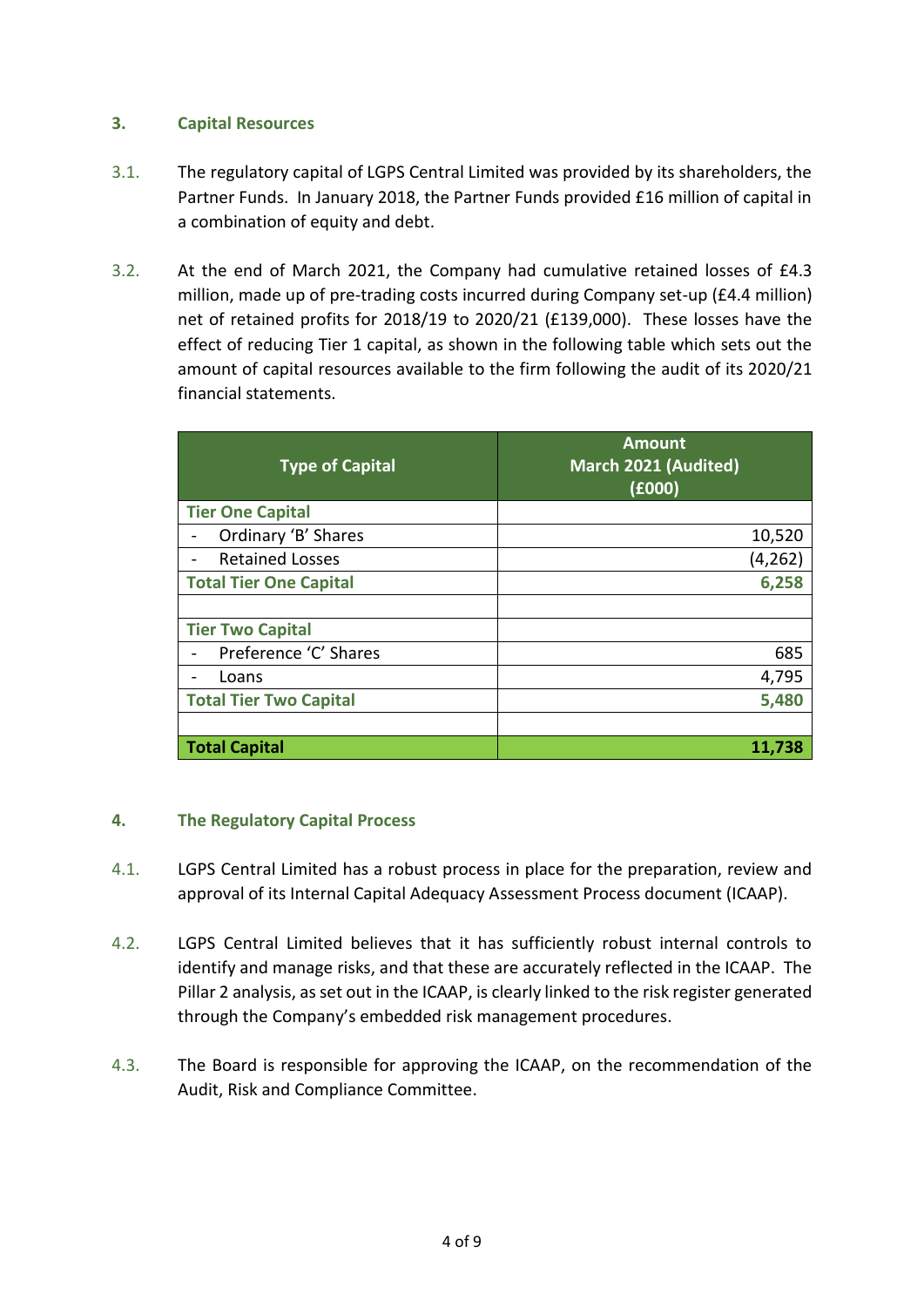## **5. Sources of Risk**

5.1. The Company has identified the following items as the sources of risk for which the provision of capital is required under its Pillar 2 calculation.

## Operational Risk

5.2. Operational risk is considered by evaluating individually the financial implications for the Company of a range of scenarios ensuing from operational failures, such as the failure of the provider of an outsourced service or an IT failure and summing the results of those individual assessments. Most of the risks requiring capital provision for LGPS Central Limited fall under operational risk.

## Credit Risk

5.3. LGPS Central Limited is exposed to credit risk with regard to its revenue stream from clients, although the nature of its funding, through the Cost-Sharing Agreement with its Partner Funds, serves to mitigate this to a large extent. In addition, the Company is exposed to credit risk with regard to amounts deposited with treasury counterparties. In order to manage that risk, the Company sets certain limits and parameters for its treasury activity and monitors the creditworthiness of counterparties.

## Liquidity Risk

5.4. This is the risk that LGPS Central Limited does not have the resources to meet its ongoing expenditure obligations. Due to the nature of the Company's funding arrangements, (its costs being funded one quarter in arrears by Partner Funds), as well as the underlying commitment from Partner Funds to provide sufficient regulatory capital, liquidity risk is not considered to be a significant risk for LGPS Central Limited; however, a small amount of provision has been made.

# Securitisation Risk

5.5. LGPS Central Limited has not entered into securitisation transactions, and therefore is not exposed to securitisation risk.

#### Insurance Risk

5.6. Insurance Risk refers to the risks arising from the uncertainty inherent in needing to meet insurance obligations. This is not relevant to LGPS Central Limited.

# Pension Obligation Risk

5.7. As LGPS Central Limited participates in a defined benefit pension scheme, it is exposed to pension obligation risk. Considered in isolation, the financial implications of this risk are potentially significant. However, the supplementary deed, to which all of the Partner Funds are signatories, immunises the Company against this risk by requiring that residual pensions obligations will be funded by the Partner Funds.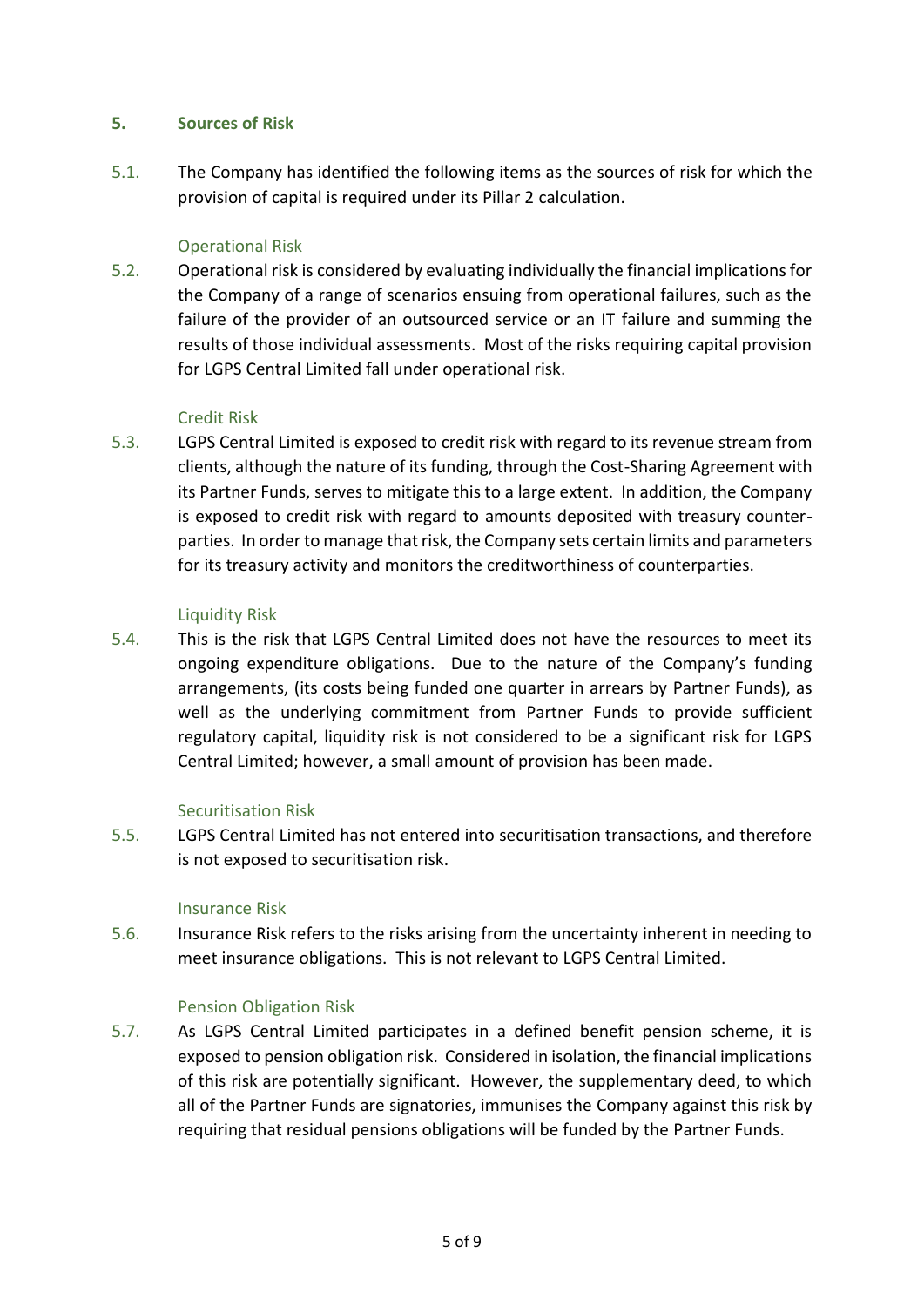5.8. Relying on the provisions of the supplementary deed, no capital is required in respect of pension obligation risk.

## Concentration Risk

5.9. Concentration risk refers to the risks arising from the Company's exposure to organisations which are connected to one another or which are in similar economic sectors, geographic areas or lines of business. Since all of LGPS Central Limited's investors are UK local authorities, specifically the pension funds operated by those authorities, LGPS Central Limited is exposed to concentration risk. The relevant risk here is the risk of loss of income following the withdrawal of one or more Partner Funds and/or withdrawal from a particular product or group of products. This is provided for under business risk (see below) and accordingly no further provision has been made under concentration risk.

## Residual Risk

5.10. This refers to the risk that credit risk mitigation techniques are less effective than expected. For LGPS Central Limited, no significant residual risk has been identified, and accordingly no capital is allocated for residual risk.

## Business Risk

- 5.11. Business risk refers to risks relating to the Company's business plan, including its income stream and the risk of changes in the Company's operating environment rendering the business strategy inappropriate. It also refers to risks arising from the Company's remuneration policy.
- 5.12. The most significant business risk is that the Company is unable to generate the income that it anticipates in its budget/medium-term forecasts, which may occur for a number of reasons including lack of investment in the products which the Company launches. An amount has been provided against business risk for such a shortfall of income.
- 5.13. Since LGPS Central Limited's remuneration policy is straightforward and its financial implications are fully reflected in the approved budget, there are not considered to be any significant risks arising from the remuneration policy, and accordingly no capital is required in respect of such risk.

# Interest Rate Risk

5.14. This refers to a range of risks defined by the FCA as 're-pricing risk', 'basis risk', 'pipeline risk' and 'optionality risk'. It is not considered that any of these represent a significant risk for LGPS Central Limited.

#### Other Risks

5.15. No other significant risks have been identified in respect of LGPS Central Limited which would require the allocation of capital.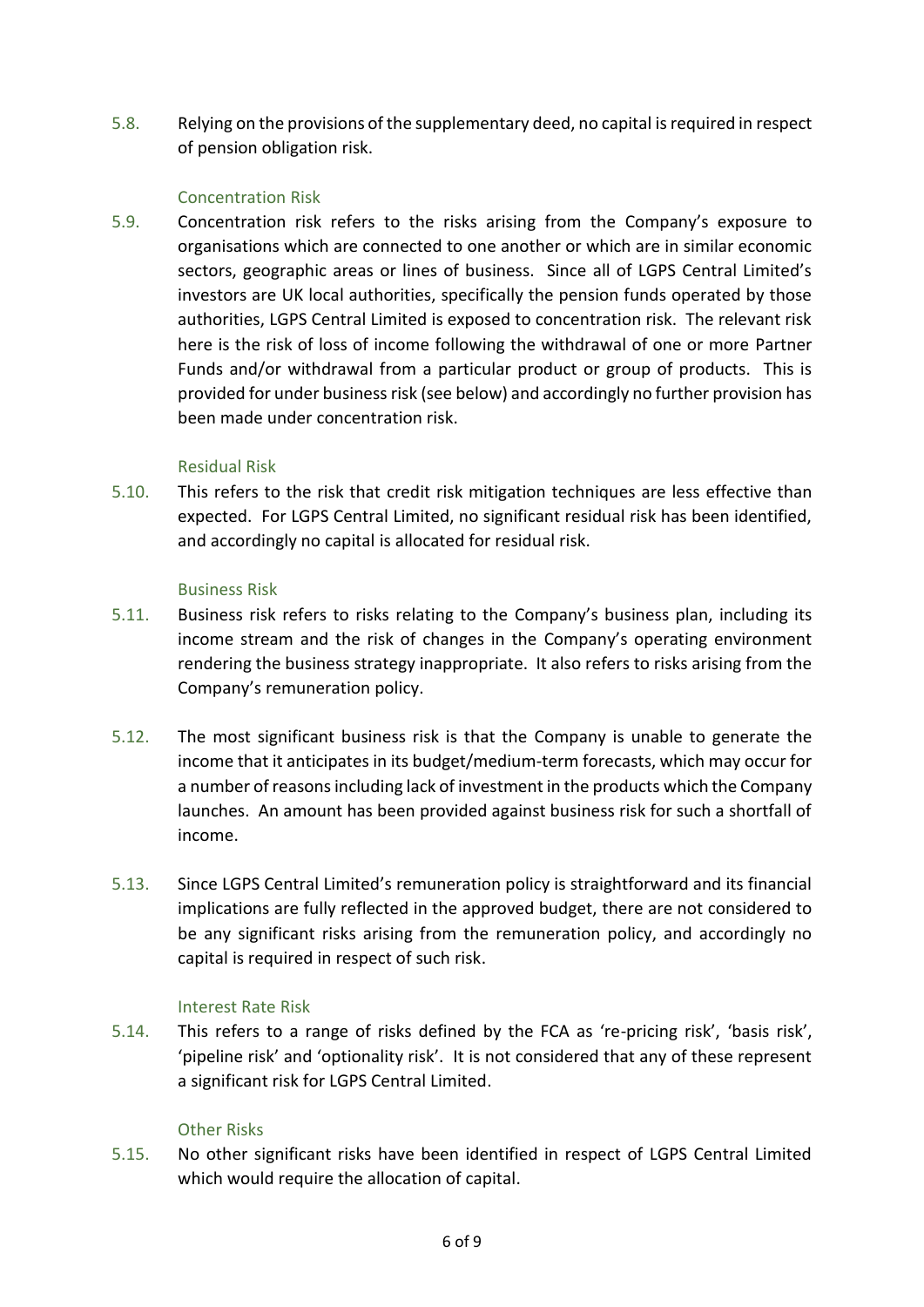# **6. Regulatory Capital Requirement**

6.1. The following table provides a summary of the Company's position with regard to regulatory capital as at September 2021.

|                                                                                          | <b>Sep 21</b><br>£000 |
|------------------------------------------------------------------------------------------|-----------------------|
| Pillar 1 Capital Requirement                                                             | 3,450                 |
| Pillar 2 Capital Requirement                                                             | 4,572                 |
| Wind-Down Assessment                                                                     | 4,065                 |
| <b>Total Capital Requirement (Highest of Above Three)</b>                                | 4,572                 |
| Capital Buffer                                                                           | 1,143                 |
| <b>Total Capital Requirement Including Buffer</b>                                        | 5,715                 |
| <b>Available Assets</b>                                                                  | 11,738                |
| <b>Regulatory Capital Headroom</b>                                                       | 6,023                 |
| <b>Ratio of Available Assets to Total Capital Requirement Including</b><br><b>Buffer</b> | 205%                  |

6.2. As can be seen from the above table, the pillar 2 calculation is currently the dominant factor in the Company's regulatory capital calculation. The following table summarises the Company's provision for capital in respect of Pillar 2.

|                                           | Sep 21<br>£000 |
|-------------------------------------------|----------------|
| <b>Market Risk</b>                        | 448            |
| <b>Credit Risk</b>                        | 313            |
| <b>Operational Risk</b>                   | 2,540          |
| <b>Business Risk</b>                      | 1,267          |
| <b>Liquidity Risk</b>                     | 4              |
| <b>Total Pillar 2 Capital Requirement</b> | 4,572          |

6.3. In conclusion, having considered and evaluated the risks to which LGPS Central Limited is exposed, the Company believes that it has sufficient available assets to fulfil its regulatory capital requirement, and furthermore expects this to be the case for the medium term.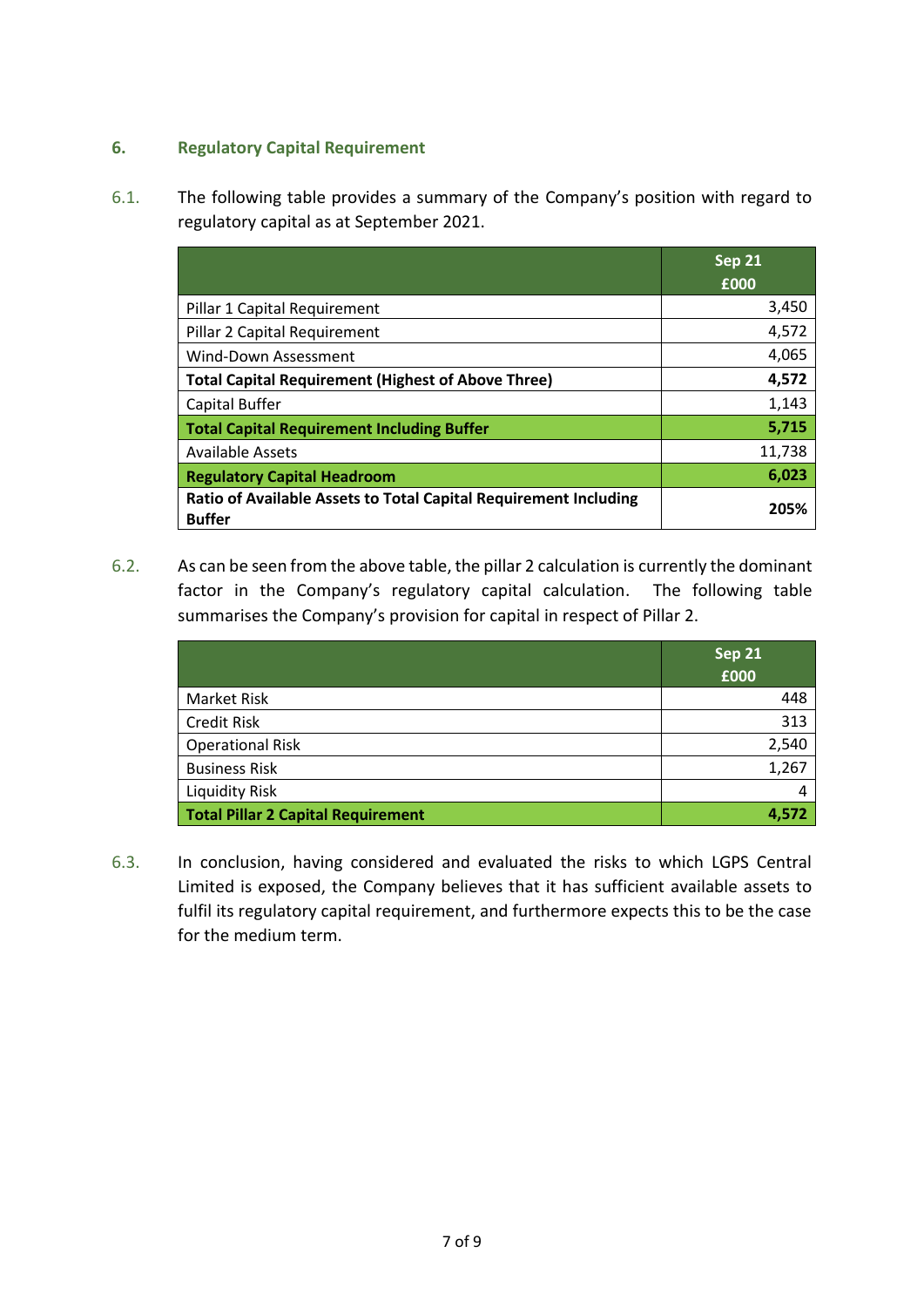# **7. Remuneration**

- 7.1. The Board has established a Remuneration Committee, the core purpose of which is to oversee and establish a formal and transparent procedure for developing and implementing policy on executive and non-executive remuneration, including:
	- setting the remuneration packages for individual executive and nonexecutive directors, senior staff and others, and
	- in the case of executive and non-executive directors, to make recommendations for approval to the Shareholders.
- 7.2. The Remuneration Committee is made up of:
	- John Nestor (Chair of the Committee and Non-Executive Director)
	- Joanne Segars (Chair of the Board)
	- Susan Martin (Non-Executive Director)
- 7.3. The Company has adopted a Remuneration Policy, which is developed by the Remuneration Committee and subject to majority shareholder approval. The Remuneration Policy supports the Company's culture and purpose, as follows:
	- The Company's culture is based on a public service ethos of openness, accountability, professionalism, honesty, integrity, fairness and trust.
	- The Company's purpose is to align its activities with the interests of its clients and shareholders (stakeholders) and, ultimately, to create sufficient value for the Partner Funds to meet their pension obligations in full.
- 7.4. The Remuneration Policy will deliver fair rewards to all staff who contribute positively to the Company's culture and purpose, and will recognise in particular those staff members whose contribution has consistently been exceptional, so as to create alignment with the interests of its Stakeholders.
- 7.5. The Company does not pay bonuses. It does not have the commercial objectives of private sector asset managers and so has no need to incentivise behaviour which drives profitability above that required for the Company to be sustainable and which may otherwise create incentives which are not aligned with those of its stakeholders. No sign-on or severance payments were made to staff during the year.
- 7.6. The reward elements of the Company's Remuneration Policy are restricted to salary, pension and life insurance. The salary band, pension and life insurance provision are set by reference to its staff grades.
- 7.7. The following table provides a summary of remuneration payable to directors and other employees in 2020/21.